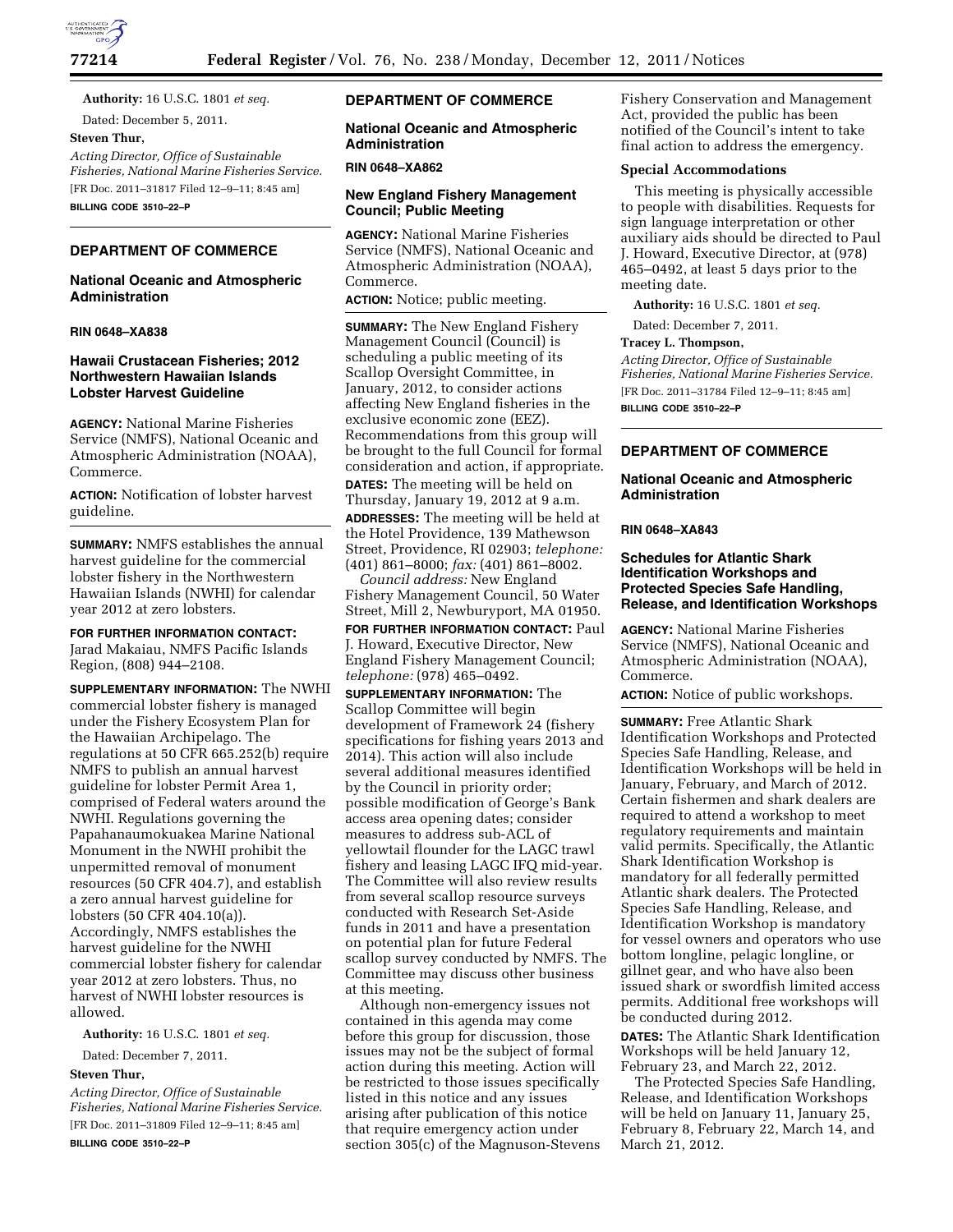## See **SUPPLEMENTARY INFORMATION** for further details.

**ADDRESSES:** The Atlantic Shark Identification Workshops will be held in Slidell, LA; Norfolk, VA; and Vero Beach, FL.

The Protected Species Safe Handling, Release, and Identification Workshops will be held in Kitty Hawk, NC; Manahawkin, NJ; Gulfport, MS; Portland, ME; Galveston, TX; and Daytona Beach, FL.

See **SUPPLEMENTARY INFORMATION** for further details on workshop locations.

**FOR FURTHER INFORMATION CONTACT:**  Richard A. Pearson by phone: (727) 824–5399, or by fax: (727) 824–5398.

**SUPPLEMENTARY INFORMATION:** The workshop schedules, registration information, and a list of frequently asked questions regarding these workshops are posted on the Internet at: *http://www.nmfs.noaa.gov/sfa/hms/ workshops/.* 

## **Atlantic Shark Identification Workshops**

Since January 1, 2008, Atlantic shark dealers have been prohibited from receiving, purchasing, trading, or bartering for Atlantic sharks unless a valid Atlantic Shark Identification Workshop certificate is on the premises of each business listed under the shark dealer permit which first receives Atlantic sharks (71 FR 58057; October 2, 2006). Dealers who attend and successfully complete a workshop are issued a certificate for each place of business that is permitted to receive sharks. These certificate(s) are valid for 3 years. Approximately 68 free Atlantic Shark Identification Workshops have been conducted since January 2007.

Currently, permitted dealers may send a proxy to an Atlantic Shark Identification Workshop. However, if a dealer opts to send a proxy, the dealer must designate a proxy for each place of business covered by the dealer's permit which first receives Atlantic sharks. Only one certificate will be issued to each proxy. A proxy must be a person who is currently employed by a place of business covered by the dealer's permit; is a primary participant in the identification, weighing, and/or first receipt of fish as they are offloaded from a vessel; and who fills out dealer reports. Atlantic shark dealers are prohibited from renewing a Federal shark dealer permit unless a valid Atlantic Shark Identification Workshop certificate for each business location which first receives Atlantic sharks has been submitted with the permit renewal application. Additionally, trucks or other conveyances that are extensions of

a dealer's place of business must possess a copy of a valid dealer or proxy Atlantic Shark Identification Workshop certificate.

#### *Workshop Dates, Times, and Locations*

1. January 12, 2012, 12 p.m.–4 p.m., LaQuinta Inn & Suites, 794 E I–10 Service Road, Slidell, LA 70461.

2. February 23, 2012, 12 p.m.–4 p.m., LaQuinta Inn & Suites (at Norfolk Airport), 1387 North Military Highway, Norfolk, VA 23502.

3. March 22, 2012, 12 p.m.–4 p.m., Leisure Square—TUFF Room, 3705 16th Street, Vero Beach, FL 32960. (Note— This activity is not sponsored by the City of Vero Beach, FL.)

#### *Registration*

To register for a scheduled Atlantic Shark Identification Workshop, please contact Eric Sander at *esander@peoplepc.com* or at (386) 852– 8588.

#### *Registration Materials*

To ensure that workshop certificates are linked to the correct permits, participants will need to bring specific items to the workshop:

• Atlantic shark dealer permit holders must bring proof that the attendee is an owner or agent of the business (such as articles of incorporation), a copy of the applicable permit, and proof of identification.

• Atlantic shark dealer proxies must bring documentation from the permitted dealer acknowledging that the proxy is attending the workshop on behalf of the permitted Atlantic shark dealer for a specific business location, a copy of the appropriate valid permit, and proof of identification.

#### *Workshop Objectives*

The Atlantic Shark Identification Workshops are designed to reduce the number of unknown and improperly identified sharks reported in the dealer reporting form and increase the accuracy of species-specific dealerreported information. Reducing the number of unknown and improperly identified sharks will improve quota monitoring and the data used in stock assessments. These workshops will train shark dealer permit holders or their proxies to properly identify Atlantic shark carcasses.

#### **Protected Species Safe Handling, Release, and Identification Workshops**

Since January 1, 2007, shark limitedaccess and swordfish limited-access permit holders who fish with longline or gillnet gear have been required to submit a copy of their Protected Species

Safe Handling, Release, and Identification Workshop certificate in order to renew either permit (71 FR 58057; October 2, 2006). These certificate(s) are valid for 3 years. As such, vessel owners who have not already attended a workshop and received a NMFS certificate, or vessel owners whose certificate(s) will expire prior to the next permit renewal, must attend a workshop to fish with, or renew, their swordfish and shark limited-access permits. Additionally, new shark and swordfish limited-access permit applicants who intend to fish with longline or gillnet gear must attend a Protected Species Safe Handling, Release, and Identification Workshop and submit a copy of their workshop certificate before either of the permits will be issued. Approximately 124 free Protected Species Safe Handling, Release, and Identification Workshops have been conducted since 2006.

In addition to certifying vessel owners, at least one operator on board vessels issued a limited-access swordfish or shark permit that uses longline or gillnet gear is required to attend a Protected Species Safe Handling, Release, and Identification Workshop and receive a certificate. Vessels that have been issued a limitedaccess swordfish or shark permit and that use longline or gillnet gear may not fish unless both the vessel owner and operator have valid workshop certificates onboard at all times. These certificate(s) are valid for 3 years. As such, vessel operators who have not already attended a workshop and received a NMFS certificate, or vessel operators whose certificate(s) will expire prior to their next fishing trip, must attend a workshop to operate a vessel with swordfish and shark limited-access permits that uses longline or gillnet gear.

#### *Workshop Dates, Times, and Locations*

1. January 11, 2012, 9 a.m.–5 p.m., Hilton Garden Inn, 5353 North Virginia Dare Trail, Kitty Hawk, NC 27949.

- 2. January 25, 2012, 9 a.m.–5 p.m., Holiday Inn, 151 Route 72 East,
- Manahawkin, NJ 08020.
- 3. February 8, 2012, 9 a.m.–5 p.m.,
- Holiday Inn, 9515 Highway 49,
- Gulfport, MS 39503.

4. February 22, 2012, 9 a.m.–5 p.m., Holiday Inn, 88 Spring Street, Portland, ME 04101.

5. March 14, 2012, 9 a.m.–5 p.m., Hotel Galvez, 2024 Seawall Boulevard, Galveston, TX 77550.

6. March 21, 2012, 9 a.m.–5 p.m., Holiday Inn, 2620 West International Speedway Boulevard, Daytona Beach, FL 32114.